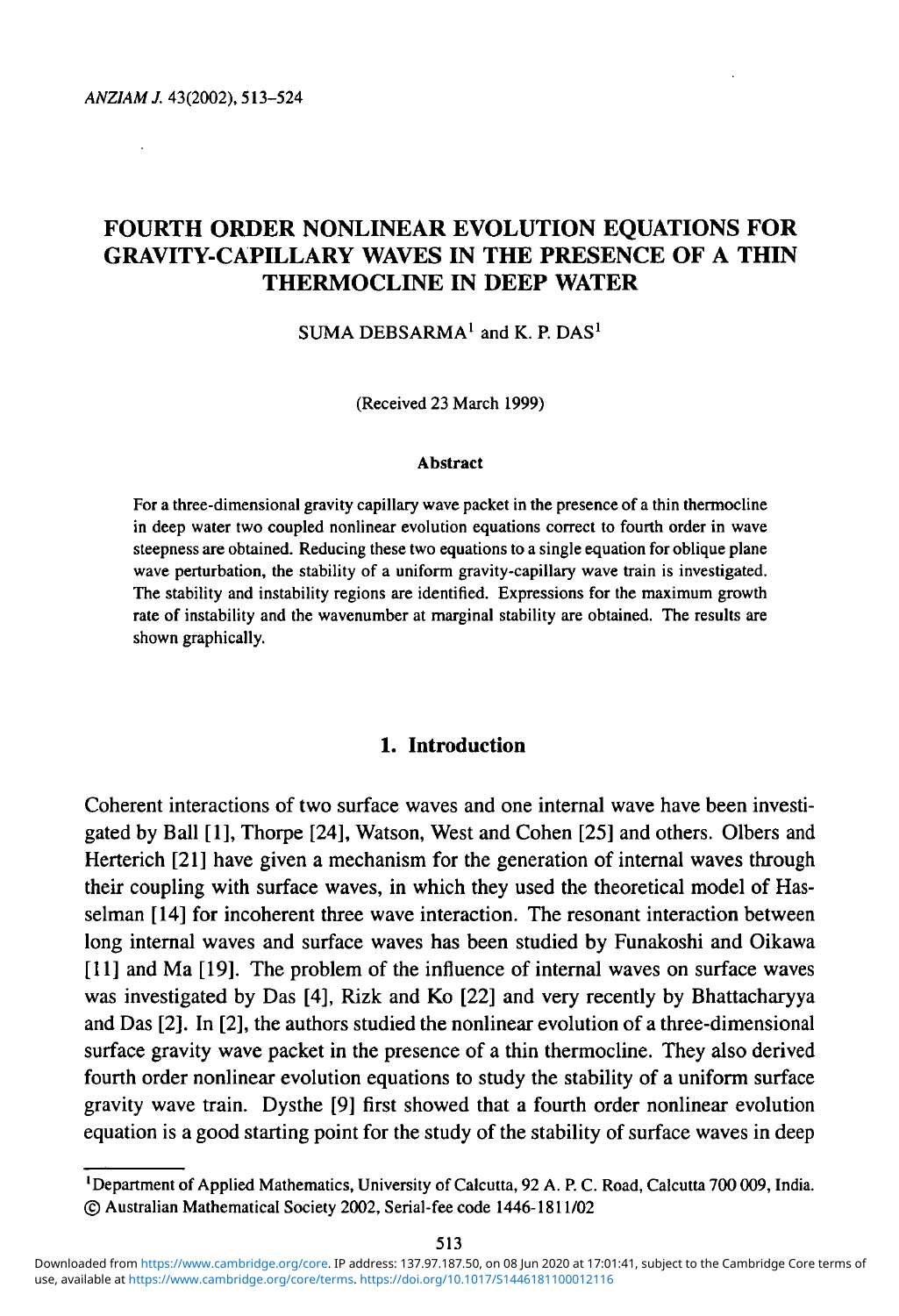water. Since then many authors [3, 6-8, 12, 13, 15, 16, 23] have derived fourth order non-linear evolution equations in different contexts.

A study, similar to that made by Bhattacharyya and Das [2] for surface gravity waves, is made in the present paper for gravity-capillary waves in the presence of a thin thermocline. Two coupled nonlinear evolution equations correct to fourth order in wave steepness are derived for gravity-capillary waves. Assuming that the space variation of the amplitudes takes place along a line making an arbitrary fixed angle with the direction of propagation of the wave packet, the two coupled equations are reduced to a single equation. This single nonlinear evolution equation is employed in studying the stability of a uniform gravity-capillary wave train. The instability conditions are deduced. It is found that there exists instability for sufficiently short and sufficiently long waves. The regions of instability are shown in Figure 1. Expressions are obtained for the maximum growth rate of instability and for the wave number at marginal stability. Both these expressions have been plotted against wave steepness for different values of thermocline depth and perturbation angle. In the long wavelength region of instability, the maximum growth rate of instability is found to decrease with an increase in thermocline depth. But this effect is reversed in the short wavelength region of instability with very little increase in thermocline depth.

The paper is organised as follows. Basic equations are given in Section 2. The evolution equations are derived in Section 3. Stability of a uniform wave train is investigated in Section 4. Finally a conclusion is given in Section 5.

#### **2. Basic equations**

Following Bhattacharyya and Das [2] the velocity potential  $\phi$  and free surface elevation  $\zeta$  are broken up into two parts as follows:

$$
\phi = \phi_0 + \phi_1, \quad \zeta = \zeta_0 + \zeta_1 \tag{1}
$$

where  $(\phi_0, \zeta_0)$  and  $(\phi_1, \zeta_1)$  correspond to the internal and gravity-capillary waves respectively.

The following are the equations for  $\phi_1$  and  $\zeta_1$  in which we disregard the existence of the thermocline. Since capillary-gravity and internal waves interact nonlinearly, in the following we keep full expressions for  $\phi$  and  $\zeta$  in the nonlinear terms without breaking:

$$
\nabla^2 \phi_1 = 0, \quad -\infty < z < \zeta,
$$
\n
$$
\frac{\partial \phi_1}{\partial z} - \frac{\partial \zeta_1}{\partial t} = (\vec{\nabla}_h \phi) . (\vec{\nabla}_h \zeta), \quad \text{at } z = \zeta,
$$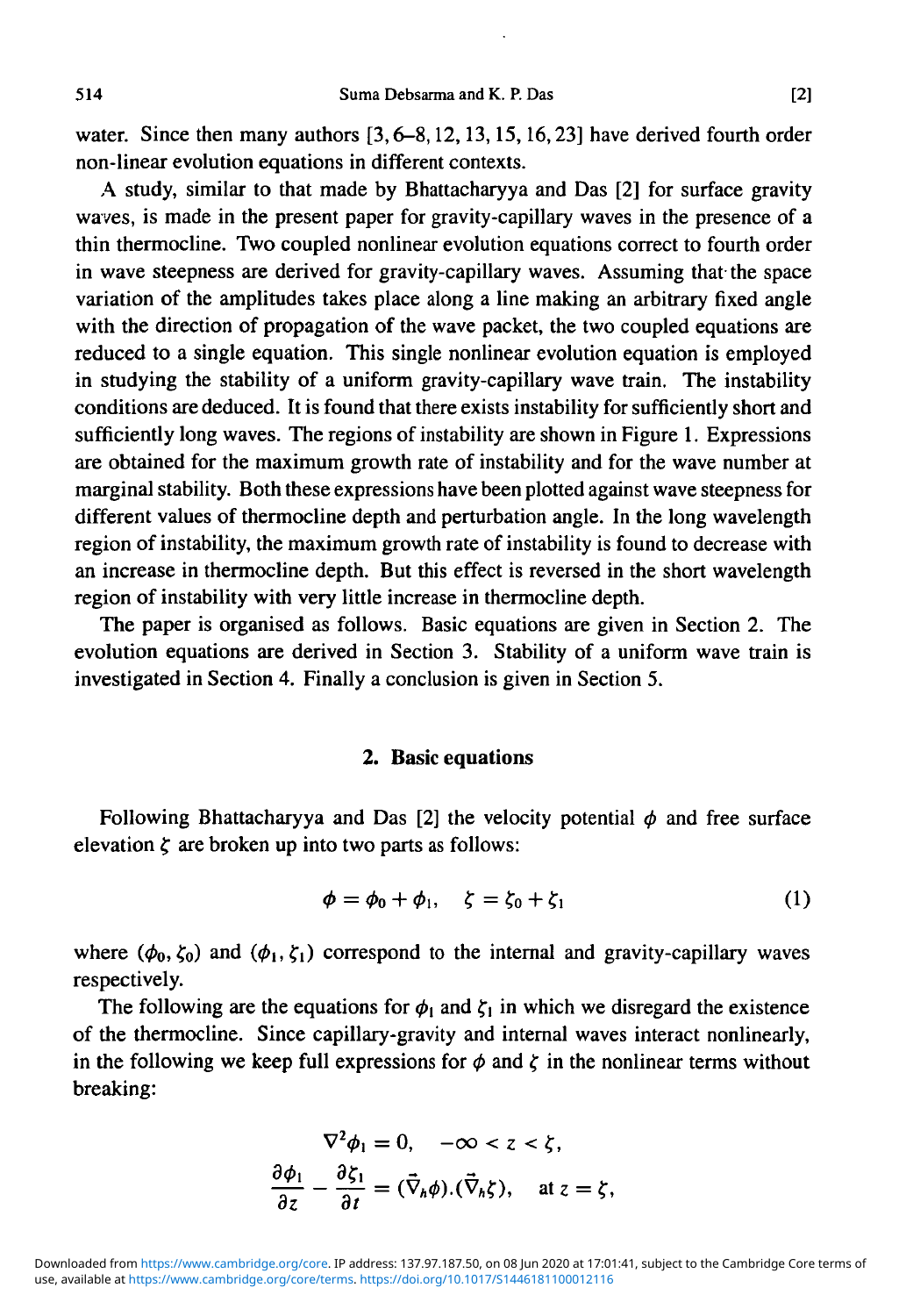[3] Gravity-capillary waves in the presence of a thin thermocline 515

$$
\frac{\partial \phi_1}{\partial t} + g\zeta_1 = -\frac{1}{2}(\vec{\nabla}\phi)^2 + \nu \left[\frac{\partial^2 \zeta}{\partial x^2} \left(1 + \left(\frac{\partial \zeta}{\partial x}\right)^2\right)^{-3/2} + \frac{\partial^2 \zeta}{\partial y^2} \left(1 + \left(\frac{\partial \zeta}{\partial y}\right)^2\right)^{-3/2}\right] \text{ at } z = \zeta,
$$

$$
\frac{\partial \phi_1}{\partial z} \to 0, \quad \text{as } z \to -\infty.
$$

Here  $\vec{\nabla}_h$  is the horizontal gradient operator, g is the acceleration due to gravity and  $\nu$ is the ratio of the surface tension *T* to the water density.

Assuming that the thermocline is confined between two planes  $z = -d + \delta$  and  $z = -d - \delta$ , where the thermocline thickness  $2\delta$  is small, the equation for  $\phi_0$  and  $\phi'_{0}$ , the velocity potentials above and below the thermocline respectively, can be written as follows [10]. The terms responsible for long wavelength internal waves are assumed to be sufficiently small and so their product and higher degree terms have been neglected [10]:

$$
\nabla^2 \phi_0 = 0, \quad -d + \delta < z < \zeta,
$$
\n
$$
\nabla^2 \phi'_0 = 0, \quad -\infty < z < -d - \delta,
$$
\n
$$
(\partial \phi_0 / \partial z)_{z=-d+\delta} = (\partial \phi'_0 / \partial z)_{z=-d-\delta}, \tag{2}
$$

$$
\frac{\partial^2}{\partial t^2} \nabla^2 w + N^2(z) \nabla_h^2 w = 0, \quad -d - \delta < z < -d + \zeta,\tag{3}
$$
\n
$$
\frac{\partial \phi_0}{\partial z} \to 0, \quad \text{as } z \to -\infty,
$$

$$
\left(\frac{\partial \phi_0}{\partial z}\right)_0 - \frac{\partial \zeta_0}{\partial t} = (\vec{\nabla}_h \phi) . (\vec{\nabla}_h \zeta), \qquad \frac{\partial \phi_0}{\partial t} + g \zeta_0 = -\frac{1}{2} (\vec{\nabla} \phi)^2
$$

where  $N^2(z) = -(gd\rho/dz)/\rho$  is the square of the Brunt-Vaisala frequency. In deriving (3) two more realistic assumptions have been made. These are the Boussinesq approximation and the neglect of nonlinear terms, the latter being due to the sufficiently small amplitude of long internal waves.

Since we assume that the thickness of the thermocline is small, (2) and (3) are replaced by equations obtained from them by approaching the limit  $\delta \rightarrow 0$ .

The equation obtained from (2) by approaching the limit  $\delta \rightarrow 0$  is

$$
\left(\partial\phi_0/\partial z\right)_{z=-d}=\left(\partial\phi'_0/\partial z\right)_{z=-d}
$$

If we integrate (3) with respect to z between the limits  $-d - \delta$  to  $-d + \delta$  and then proceed to the limit  $\delta \rightarrow 0$  we get

$$
\left(\frac{\partial^4 \phi_0}{\partial t^2 \partial z^2}\right)_{z=-d} - \left(\frac{\partial^4 \phi'_0}{\partial t^2 \partial z^2}\right)_{z=-d} = -g \frac{\delta \rho}{\rho} \nabla_h^2 \left(\frac{\partial \phi_0}{\partial z}\right)_{z=-d}
$$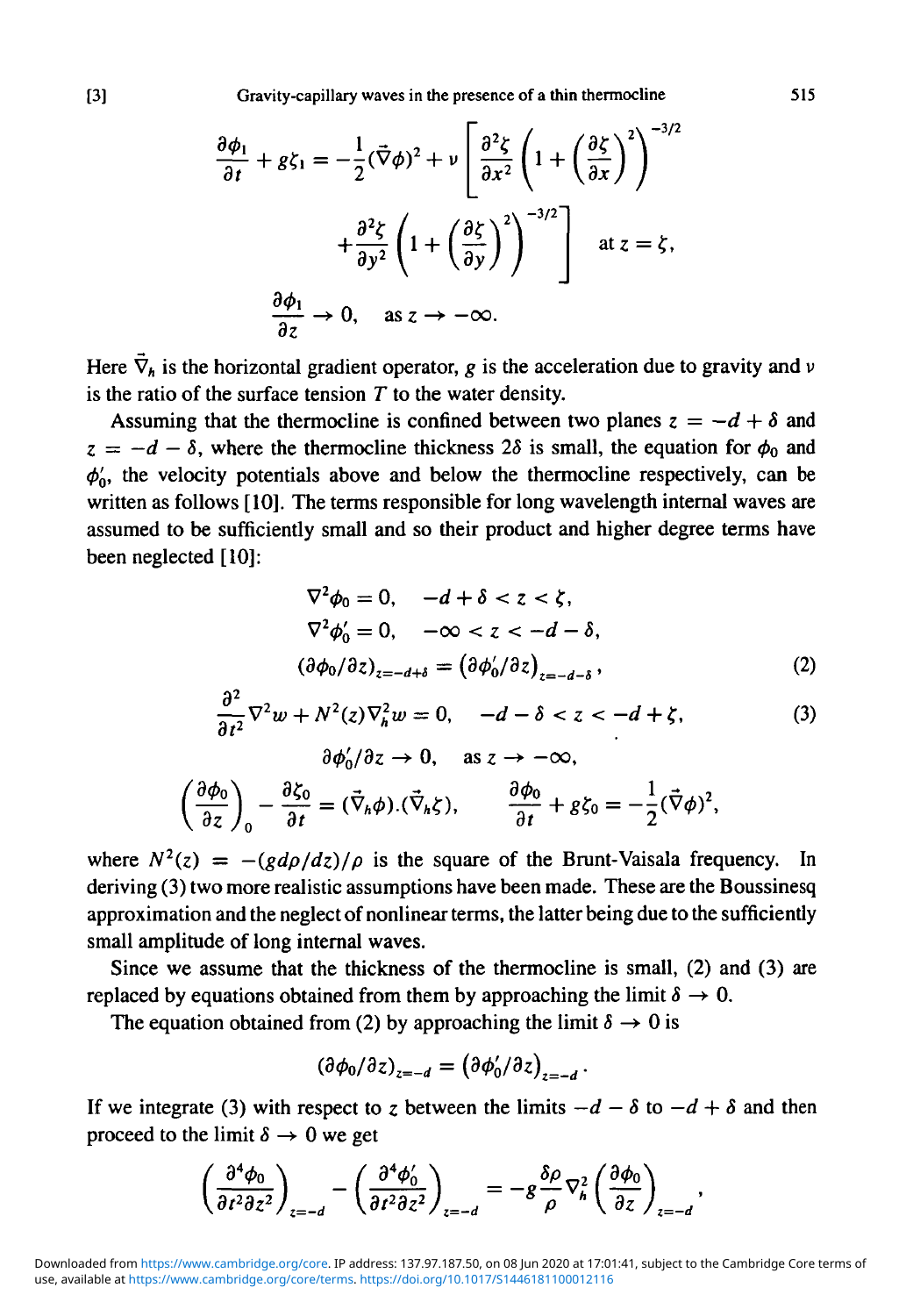where  $\delta \rho = \rho(-d-0) - \rho(-d+0)$  is the density increase through the thermocline.

#### **3. Derivation of evolution equations**

Following the standard multiple scale method we expand  $\phi$  and  $\zeta$  given in (1) as follows [4]:

$$
\phi=\phi_0+\sum_{n=1}^{\infty}(\phi_ne^{in\psi}+\phi_n^*e^{-in\psi}),\qquad \zeta=\zeta_0+\sum_{n=1}^{\infty}(\zeta_ne^{in\psi}+\zeta_n^*e^{-in\psi}),
$$

where an asterisk denotes the complex conjugate;  $\phi_0$ ,  $\phi'_0$ ,  $\phi_n$ ,  $\phi_n^*$  are functions of  $\xi = \epsilon(x - C_g t)$ ,  $\eta = \epsilon y$ ,  $\tau = \epsilon^2 t$ , z;  $\zeta_0$ ,  $\zeta_n$ ,  $\zeta_n^*$  are functions of  $\xi$ ,  $\eta$ ,  $\tau$ ;  $\psi = kx - \omega t$ . Here  $\epsilon$  is a small parameter which measures the slowness of space-time variation of the amplitude of different harmonics of the wave;  $\omega$ , k satisfy the following linear dispersion relation of the gravity capillary wave and  $C_g = d\omega/dk$  is the group velocity

$$
\omega^2 = gk + v k^3.
$$

As in Bhattacharyya and Das [2] we get the following solutions for  $\phi_n$ ,  $\phi_0$ ,  $\phi'_0$ :

$$
\phi_n = \exp(z\Delta_n)A_n, \quad n = 1, 2, \ldots,
$$
  

$$
\bar{\phi}_0 = \overline{A}_0 e^{\epsilon \overline{k} z} + \overline{B}_0 e^{-\epsilon \overline{k} z}, \qquad \bar{\phi}'_0 = \overline{C}_0 e^{\epsilon \overline{k} z},
$$

where  $A_n$  is a function of  $\xi$ ,  $\eta$ ,  $\tau$ ;  $\overline{A}_0$ ,  $\overline{B}_0$ ,  $\overline{C}_0$  are functions of  $k_\xi$ ,  $k_n$ ,  $\tau$ ;  $\overline{k} = \sqrt{k_\xi^2 + k_n^2}$ ;  $\Delta_n$  is the operator

$$
\Delta_n = \left[ \left( nk - i\epsilon \frac{\partial}{\partial \xi} \right)^2 - \epsilon^2 \frac{\partial^2}{\partial \eta^2} \right]^{1/2}
$$

operating on  $A_n$ ; and  $\bar{\phi}_0$  and  $\bar{\phi}'_0$  are the Fourier transforms of  $\phi_0$  and  $\phi'_0$  respectively given by

$$
(\bar{\phi}_0, \bar{\phi}'_0) = \frac{1}{(\sqrt{2\pi})^2} \iint_{-\infty}^{\infty} (\phi_0, \phi'_0) e^{i(k_{\xi} \xi + k_n \eta)} d\xi d\eta.
$$

Perturbation expansions of  $A_n$ ,  $\zeta_n$ ,  $\overline{E} = \overline{A_0} + \overline{B_0}$ ,  $\overline{F} = \overline{A_0} - \overline{B_0}$  and  $\zeta_0$  are as follows  $([4])$ :

$$
A_n = \sum_{j=n}^{\infty} \epsilon^j A_{nj}, \quad \zeta_n = \sum_{j=n}^{\infty} \epsilon^j \zeta_{nj}, \quad n \ge 1,
$$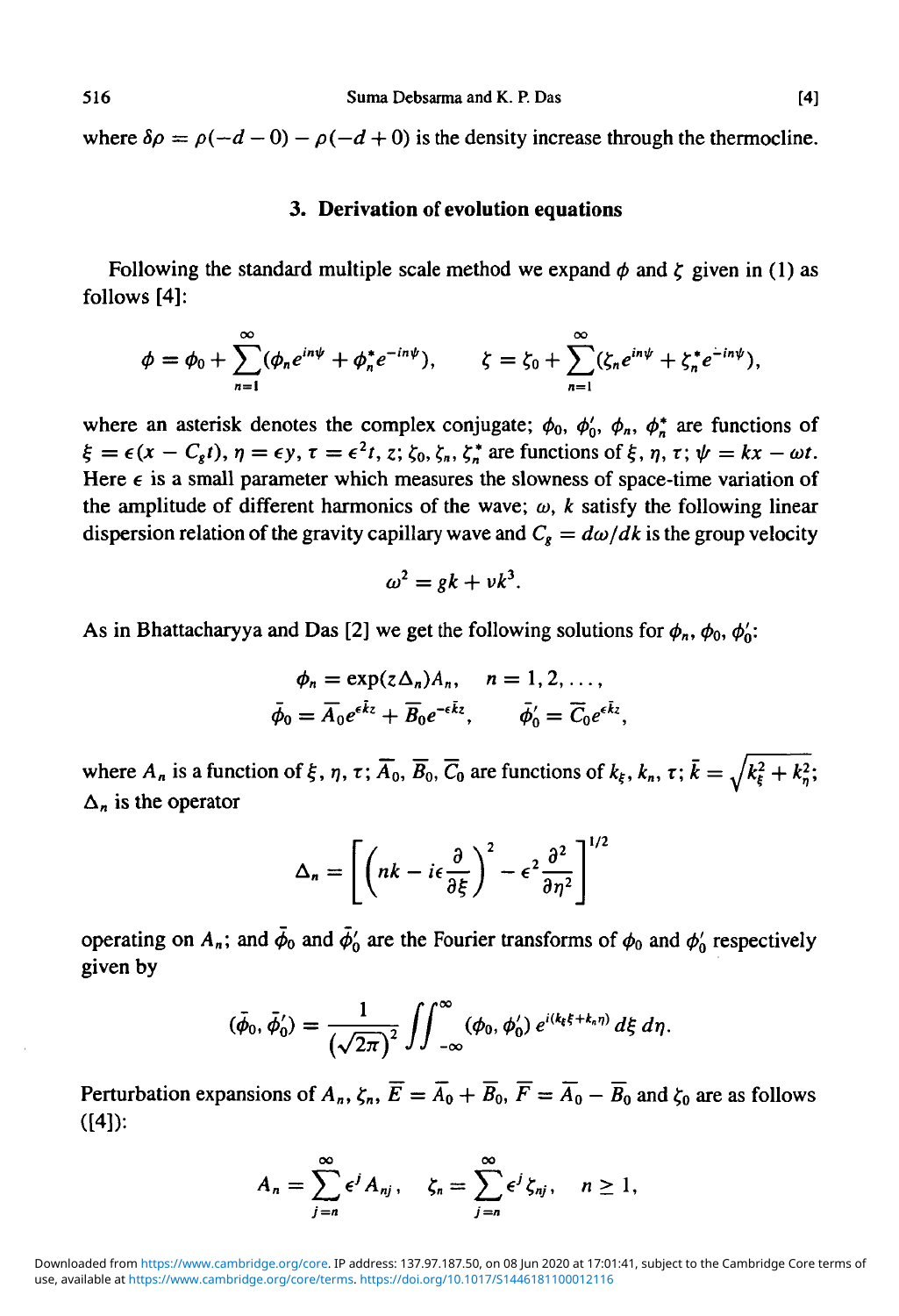[5] Gravity-capillary waves in the presence of a thin thermocline 517

$$
(\overline{E},\overline{F})=\sum_{j=n}^{\infty}\epsilon^{j}(\overline{E}_{j},\overline{F}_{j}),\quad \zeta_{0}=\sum_{j=n}^{\infty}\epsilon^{j}\zeta_{0j}.
$$

The rest of the derivation process for the nonlinear evolution equations is similar to that of Bhattacharyya and Das [2]. So following this procedure the following two coupled nonlinear evolution equations are obtained for a gravity-capillary wave packet in the presence of a thin thermocline:

$$
i\frac{\partial \zeta}{\partial \tau} + C_1 \frac{\partial^2 \zeta}{\partial \xi^2} + C_2 \frac{\partial^2 \zeta}{\partial \eta^2} + i C_3 \frac{\partial^3 \zeta}{\partial \xi^3} + i C_4 \frac{\partial^3 \zeta}{\partial \xi \partial \eta^2}
$$
  
=  $d_1 \zeta^2 \zeta^* + i d_2 \zeta \zeta^* \frac{\partial \zeta}{\partial \xi} + i d_3 \zeta^2 \frac{\partial \zeta^*}{\partial \xi} + \frac{1}{2} \zeta \frac{\partial E}{\partial \xi}$ , (4)

$$
-\frac{\partial^2 E}{\partial \xi^2} + 4\Gamma \bar{d}M \left( \frac{\partial^2}{\partial \xi^2} + \frac{\partial^2}{\partial \eta^2} \right) E = -16\Gamma M \frac{\partial}{\partial \xi} (\zeta \zeta^*) - 4 \frac{\partial}{\partial \xi} H \frac{\partial}{\partial \xi} (\zeta \zeta^*), \tag{5}
$$

where  $\zeta = \zeta_{11} + \epsilon \zeta_{12}$ ,  $E = E_1 + \epsilon E_2$ , *H* is the two dimensional version of the Hilbert transform given by

$$
H\psi = \frac{1}{2\pi} \iint_{-\infty}^{\infty} d\xi' d\eta' \frac{\xi' - \xi}{r^3} \psi(\xi', \eta'), \quad r = \left[ (\xi' - \xi)^2 + (\eta' - \eta)^2 \right]^{1/2},
$$

 $\Gamma = \delta \rho / \rho$ ,  $\bar{d} = kd$  and the coefficients  $C_i$ ,  $d_i$ , M are given by

$$
C_1 = \frac{3m^2 + 6m - 1}{8(1 + m)^2},
$$
  
\n
$$
C_2 = \frac{1 + 3m}{4(1 + m)},
$$
  
\n
$$
C_3 = -\frac{(1 - m)(1 + 6m + m^2)}{16(1 + m)^3},
$$
  
\n
$$
C_4 = \frac{3 + 2m + 3m^2}{8(1 + m)^2},
$$
  
\n
$$
d_1 = \frac{8 + m + 2m^2}{4(1 + m)(1 - 2m)},
$$
  
\n
$$
d_2 = \frac{3(4m^4 + 4m^3 - 9m^2 + m - 8)}{4(1 + m)^2(1 - 2m)^2},
$$
  
\n
$$
d_3 = -\frac{(1 - m)(8 + m + 2m^2)}{8(1 + m)^2(1 - 2m)},
$$
  
\n
$$
M = \frac{1 + m}{(1 + 3m)^2},
$$
  
\n
$$
m = \frac{vk^2}{g}.
$$

The two evolution equations (4) and (5) have been made dimensionless by introducing the following dimensionless quantities in primes and then finally dropping the primes:

$$
\tau'=\omega\tau, \quad \xi'=k\xi, \quad \eta'=k\eta, \quad E'=(2k^2/\omega) E.
$$

In the absence of a thermocline (5) reduces to

$$
\frac{\partial E}{\partial \xi} = 4H \frac{\partial}{\partial \xi} (\zeta \zeta^*). \tag{6}
$$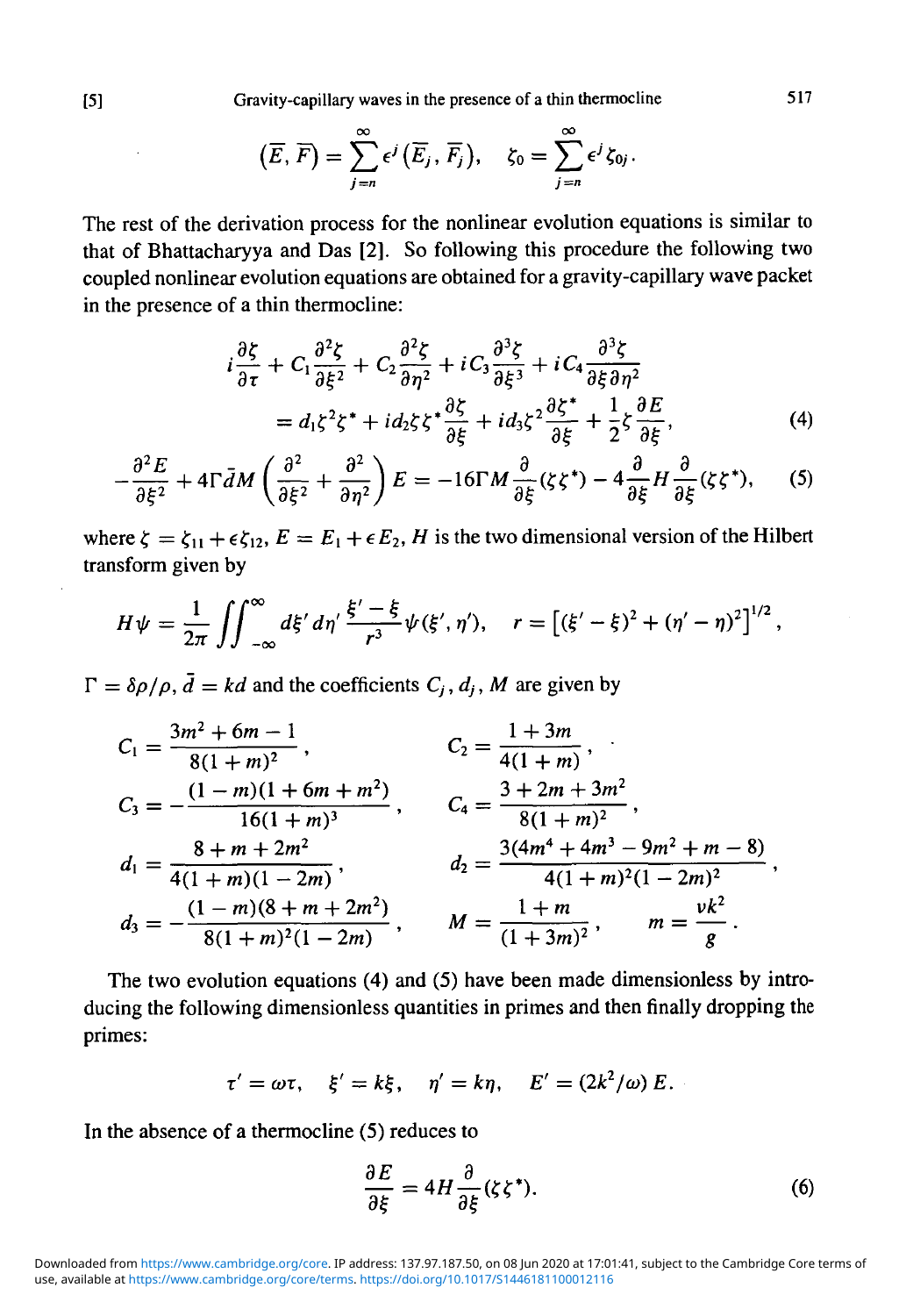Eliminating  $\partial E/\partial \xi$  between (4) and (6) we get a single nonlinear evolution equation for a gravity-capillary wave packet in deep water in the absence of a thermocline, and this equation when compared with (2.20) of Hogan [15] provides a check on our computation.

Since the coefficients  $d_1$ ,  $d_2$ ,  $d_3$  of the evolution equation (4) contain the factor  $1 - 2m$  in their denominators, the two coupled evolution equations (4) and (5) do not remain valid when  $m = 1/2$ . This corresponds to the second harmonic resonance, which was considered in detail by McGoldrick [20].

Now to reduce the two coupled equations (4) and (5) to a single equation we assume the space variation of the amplitudes takes place in a direction making an arbitrary angle  $\theta$  with the direction of propagation of the wave. We then transform the horizontal co-ordinates  $\xi$ ,  $\eta$  into the new co-ordinates  $\xi'$ ,  $\eta'$  according to the relations

$$
\xi' = \xi \cos \theta + \eta \sin \theta, \quad \eta' = -\xi \sin \theta + \eta \cos \theta,
$$

and then assume that  $\zeta$ , E depend on  $\xi'$  only and not on  $\eta'$ . Then following the same procedure as in Bhattacharyya and Das [2], we arrive at the following single nonlinear evolution equation for gravity capillary waves in deep water in the presence of a thin thermocline, where we drop primes on  $\xi$ :

$$
i\frac{\partial \zeta}{\partial \tau} + \beta_1 \frac{\partial^2 \zeta}{\partial \xi^2} + i\beta_2 \frac{\partial^3 \zeta}{\partial \xi^3}
$$
  
=  $\Lambda_1 \zeta^2 \zeta^* + i\Lambda_2 \zeta \zeta^* \frac{\partial \zeta}{\partial \xi} + i\Lambda_3 \zeta^2 \frac{\partial \zeta^*}{\partial \xi} + \Lambda_4 \zeta H \frac{\partial}{\partial \xi} (\zeta \zeta^*),$  (7)

where

$$
\Lambda_1 = d_1 + \frac{8\Gamma M \cos^2 \theta}{\cos^2 \theta - 4\Gamma \bar{d}M}, \qquad \Lambda_2 = d_2 \cos \theta,
$$
  

$$
\Lambda_3 = d_3 \cos \theta, \qquad \qquad \Lambda_4 = \frac{2\cos^4 \theta}{\cos^2 \theta - 4\Gamma \bar{d}M},
$$
  

$$
\beta_1 = C_1 \cos^2 \theta + C_2 \sin^2 \theta, \qquad \beta_2 = C_3 \cos^3 \theta + C_4 \cos \theta \sin^2 \theta.
$$

Since  $\cos^2 \theta - 4\overline{A}M$  is a factor of the denominators of  $\Lambda_1$  and  $\Lambda_4$ , the evolution equation (7) does not remain valid when  $\cos^2 \theta - 4\Gamma \bar{d}M = 0$ . This is the resonance condition and is satisfied when the component of group velocity of the gravitycapillary wave along a line making an angle  $\theta$  with the direction of the propagation wave becomes equal to the phase velocity of the long internal wave. These resonance curves in the  $(m, \theta)$ -plane for some different values of thermocline depths have been drawn in Figure 1. Further since the evolution equation (7) has been derived on the assumption that *d* is finite, the evolution equation does not also remain valid for  $\overline{d} \rightarrow \infty$ .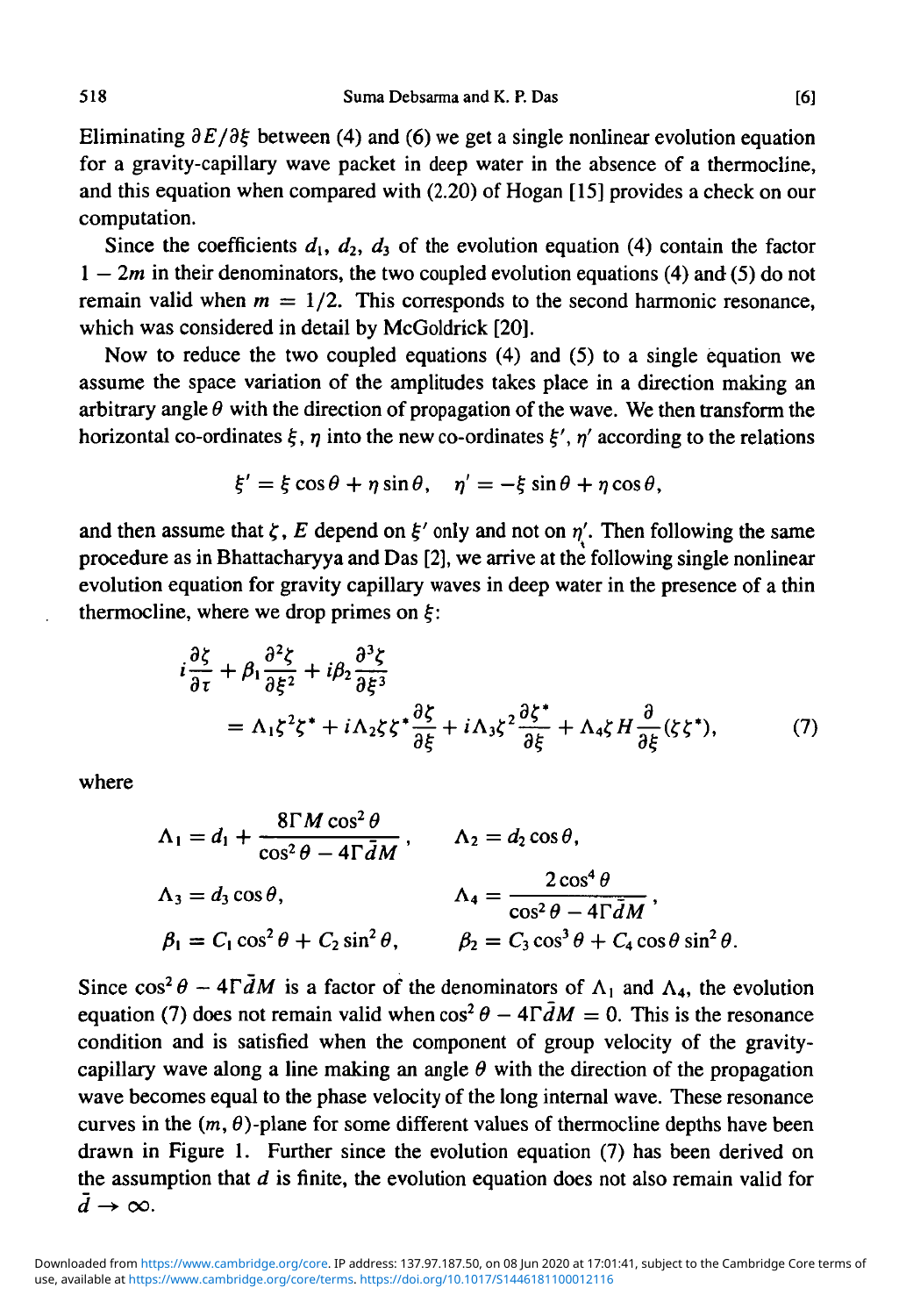

FIGURE 1. Regions of instability in the  $(m, \theta)$ -plane: instability occurs in the shaded areas. Resonance curves are indicated by a dashed line.

## **4. Stability of uniform wave trains**

We consider the stability of a Stokes wave train taken in the form

$$
\zeta = \zeta^{(0)} = a_0 e^{-i\tau \Delta \omega}
$$

which is a uniform wave train solution of the evolution equation (7). Consequently  $\Delta \omega = \Lambda_1 a_0^2$ , where  $a_0$  is a real constant and is the wave steepness. Thus  $\Delta \omega$  is the amplitude dependent frequency-shift and it changes sign across  $m = 1/2$ .

Now to make a stability analysis of the Stokes wave train, we consider the following perturbation of the uniform solution:

$$
\zeta = \zeta^{(0)} [1 + \hat{\zeta}(\xi, \tau)]. \tag{8}
$$

Substituting (8) into the evolution equation (7), linearizing with respect to  $\hat{\zeta}$ ,  $\hat{\zeta}^*$  and then separating into real and imaginary parts after setting  $\hat{\xi} = \hat{\xi}_r + i\hat{\xi}_i$ ,  $\hat{\xi}_r$  and  $\hat{\xi}_i$  being real, we arrive at the two equations for  $\hat{\zeta}_r$  and  $\hat{\zeta}_i$ . Finally taking Fourier transforms of these two equations with respect to  $\xi$ , we get the following two equations:

$$
-\frac{\partial(\hat{\zeta}_i)}{\partial \tau} + i(\beta_2 l^3 + \Lambda_2 a_0^2 l - \lambda_3 a_0^2 l)(\hat{\zeta}_i) + (-\beta_1 l^2 - 2\Lambda_1 a_0^2 + 2\Lambda_4 a_0^2 |l|)(\hat{\zeta}_r) = 0,\tag{9}
$$

$$
-\beta_1 l^2(\hat{\zeta}_i) + \frac{\partial(\hat{\zeta}_r)}{\partial \tau} - i(\beta_2 l^3 + \Lambda_2 a_0^2 l + \Lambda_3 a_0^2 l)(\hat{\zeta}_r) = 0, \qquad (10)
$$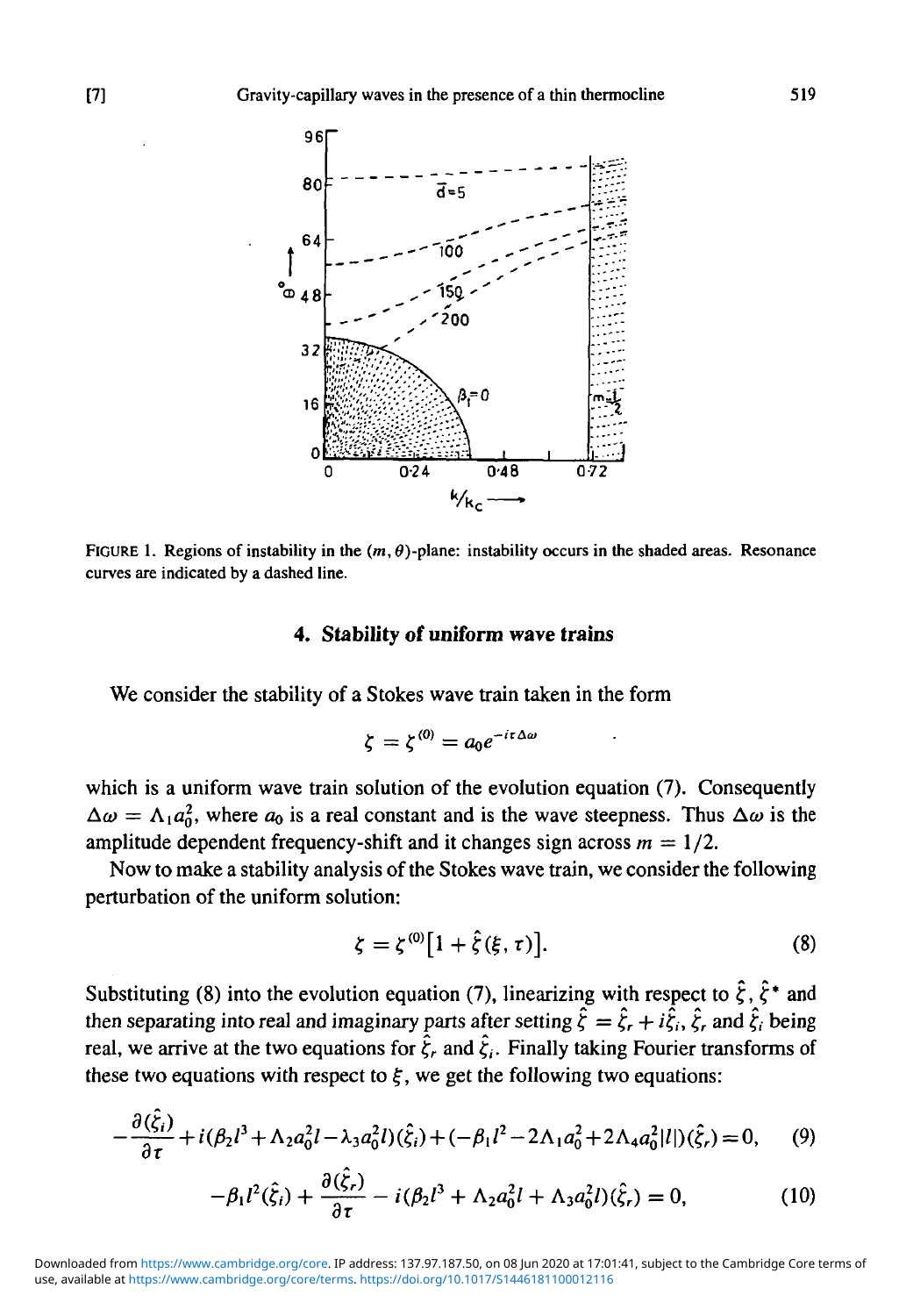where  $(\hat{\zeta}_r)$  and  $(\hat{\zeta}_i)$  denote Fourier transforms of  $\hat{\zeta}_r$  and  $\hat{\zeta}_i$  respectively defined by

$$
(\hat{\xi}_{r,i})=\frac{1}{\sqrt{2\pi}}\int_{-\infty}^{\infty}\hat{\xi}_{r,i}e^{-il\xi}\,d\xi.
$$

The following nonlinear dispersion relation is now obtained from (9) and (10) by assuming that the  $\tau$  dependence of  $(\hat{\zeta}_r)$  and  $(\hat{\zeta}_i)$  is of the form  $\exp(-i\Omega\tau)$ .

$$
\Omega = -\beta_2 l^3 - \Lambda_2 a_0^2 l \pm [\beta_1 l^2 (\beta_1 l^2 + 2\Lambda_1 a_0^2 - 2\Lambda_4 a_0^2 |l|)]^{1/2}.
$$
 (11)

In this nonlinear dispersion relation order  $\epsilon^5$  terms have been neglected, since the nonlinear evolution equation (7), from which this dispersion relation has been derived, is correct up to order  $\epsilon^4$  terms.

The nonlinear dispersion relation (11) shows that there is instability if

$$
\beta_1 l^2(\beta_1 l^2 + 2\Lambda_1 a_0^2 - 2\Lambda_4 a_0^2 |l|) < 0,
$$

and this is possible when the wavenumber of perturbation satisfies the inequality

 $l < l_{\rm r}$ .

where

$$
l_r = a_0 \sqrt{-2\Lambda_1/\beta_1} + \Lambda_4 a_0^2/\beta_1.
$$
 (12)

In the case where there is instability, the maximum growth rate of instability is given by

$$
\gamma_M = a_0^2 |\Lambda_1| \left( 1 - \frac{\Lambda_4 a_0}{\Lambda_1} \sqrt{-\frac{\Lambda_1}{\beta_1}} \right) \tag{13}
$$

and this maximum occurs at the wavenumber of perturbation  $l_M$  given by

$$
l_M = a_0 \sqrt{-\Lambda_1/\beta_1} + 3\Lambda_4 a_0^2/4\beta_1.
$$

From the expression of *l<sub>r</sub>* given by (12) we find that there is instability if  $\Lambda_1$  and  $\beta_1$ have opposite signs. In the  $(\theta, m)$ -plane  $\beta_1$  changes sign accross the curve  $\beta_1 = 0$  and due to the smallness of  $\Gamma$ ,  $\Lambda_1$  changes sign only across the line  $m = 1/2$ . We can thus identify the regions in this plane where there are instabilities. These unstable regions in the  $(\theta, m)$ -plane when  $m = (k/k_c)^2$  are shown in Figure 1. In this figure the curves  $\cos^2 \theta - 4\Gamma \bar{d}M = 0$  are drawn for some different values of thermocline depth  $\bar{d}$ . Our analysis of stability does not remain valid in the neighbourhood of these lines. For any particular value of  $\theta$ , we get two ranges of m, (i)  $0 < m < m_0$  and (ii)  $m > 1/2$ for which there are instabilities. Here  $m_0$  depends on  $\theta$ . For  $\theta = 35.25^{\circ}$ ,  $m_0 = 0$ ,

$$
^{[8]}
$$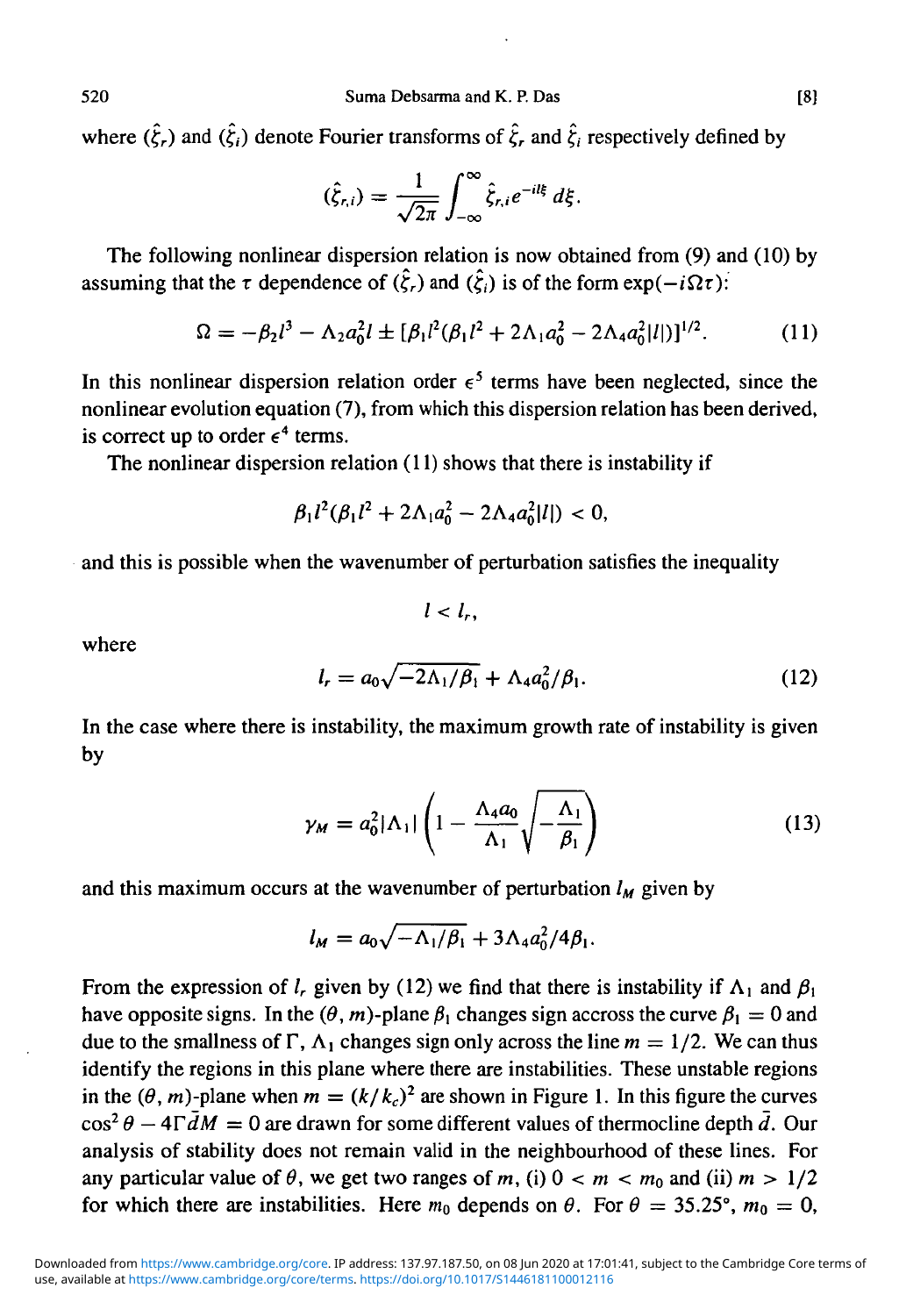

FIGURE 2. Maximum growth rate  $\gamma_M$  against wave steepness  $a_0$  for some values of  $\theta$ , m and  $\overline{d}$ .

use, available at <https://www.cambridge.org/core/terms>.<https://doi.org/10.1017/S1446181100012116> Downloaded from [https://www.cambridge.org/core.](https://www.cambridge.org/core) IP address: 137.97.187.50, on 08 Jun 2020 at 17:01:41, subject to the Cambridge Core terms of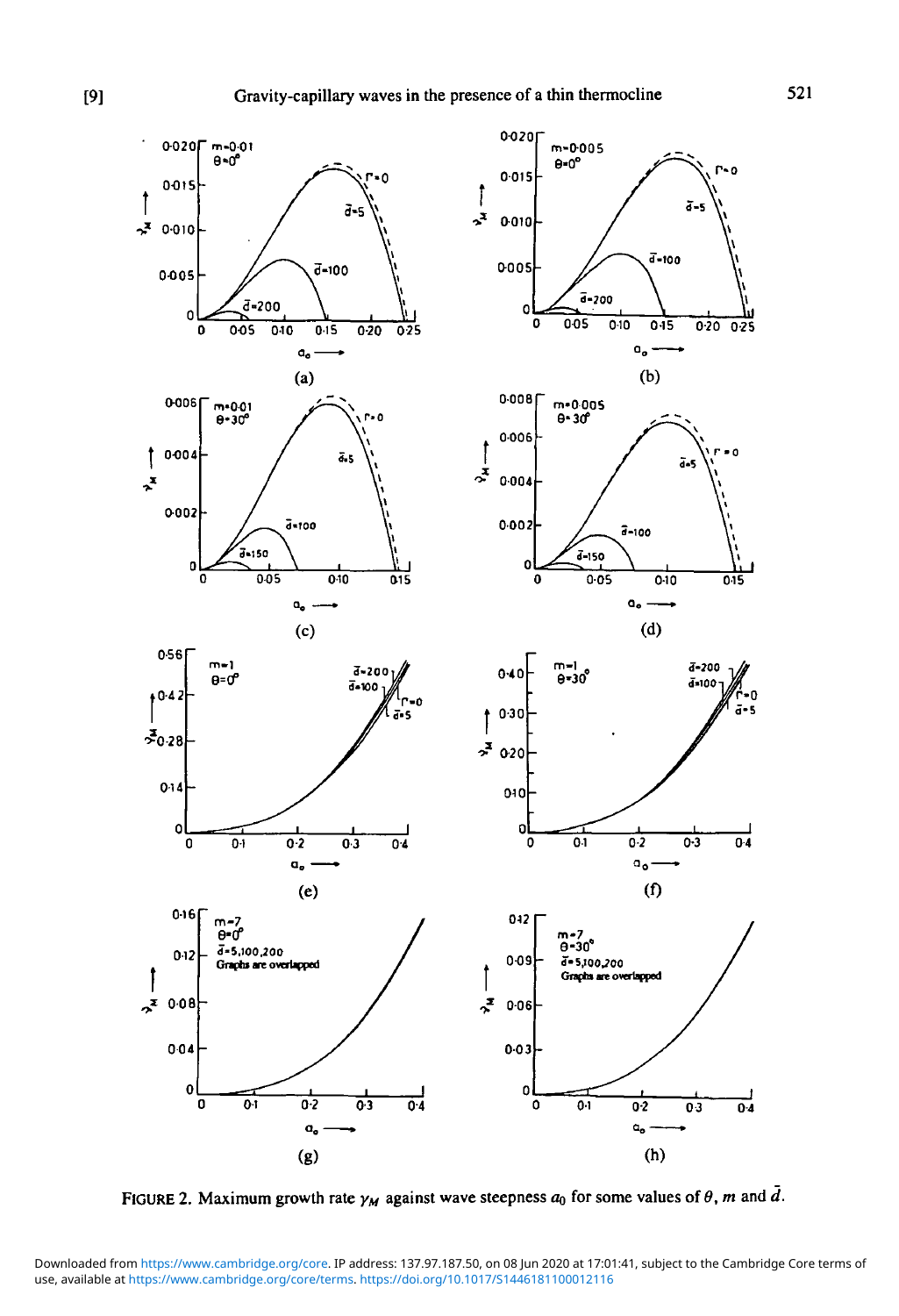

FIGURE 3. Wave number of perturbation *l<sub>r</sub>* at marginal stability against wave steepness  $a_0$  for some values of  $\theta$ , *m* and  $\overline{d}$ .

that is, for  $\theta > 35.25^{\circ}$ , there is only one range of m namely  $m > 1/2$  for which there is instability. For  $\theta = 0^{\circ}$ , we easily find that  $m_0 = (2/\sqrt{3} - 1)$  as calculated by Hogan [15].

For numerical computation we have taken  $\Gamma = 10^{-3}$ , which is the case for a seasonal thermocline. The maximum growth rate of instability  $\gamma_M$  given by (13) has been plotted against wave steepness  $a_0$  for some different values of  $m, \theta, \overline{d}$ . These are shown in Figures 2 (a)-(h). From these graphs it is seen that in the instability regions for which  $0 < m < m_0$ , the growth rate of instability  $\gamma_M$  decreases with an increase in thermocline depth  $\bar{d}$ . But in the instability region for which  $m > 1/2$ , the increase in thermocline depth causes a slight increase in  $\gamma_M$ , that is, the thermocline depth has negligible influence on the growth rate of instability of sufficiently short gravity capillary waves.

We have also plotted the perturbation wave number  $l_r$  at marginal stability given by (12) against the wave steepness  $a_0$  for some diferent values of  $m, \theta, \overline{d}$ , showing stable-unstable regions in the  $(a_0, l)$ -plane. These are shown in Figures 3 (a)-(d). From these graphs we find that for comparatively long gravity-capillary waves for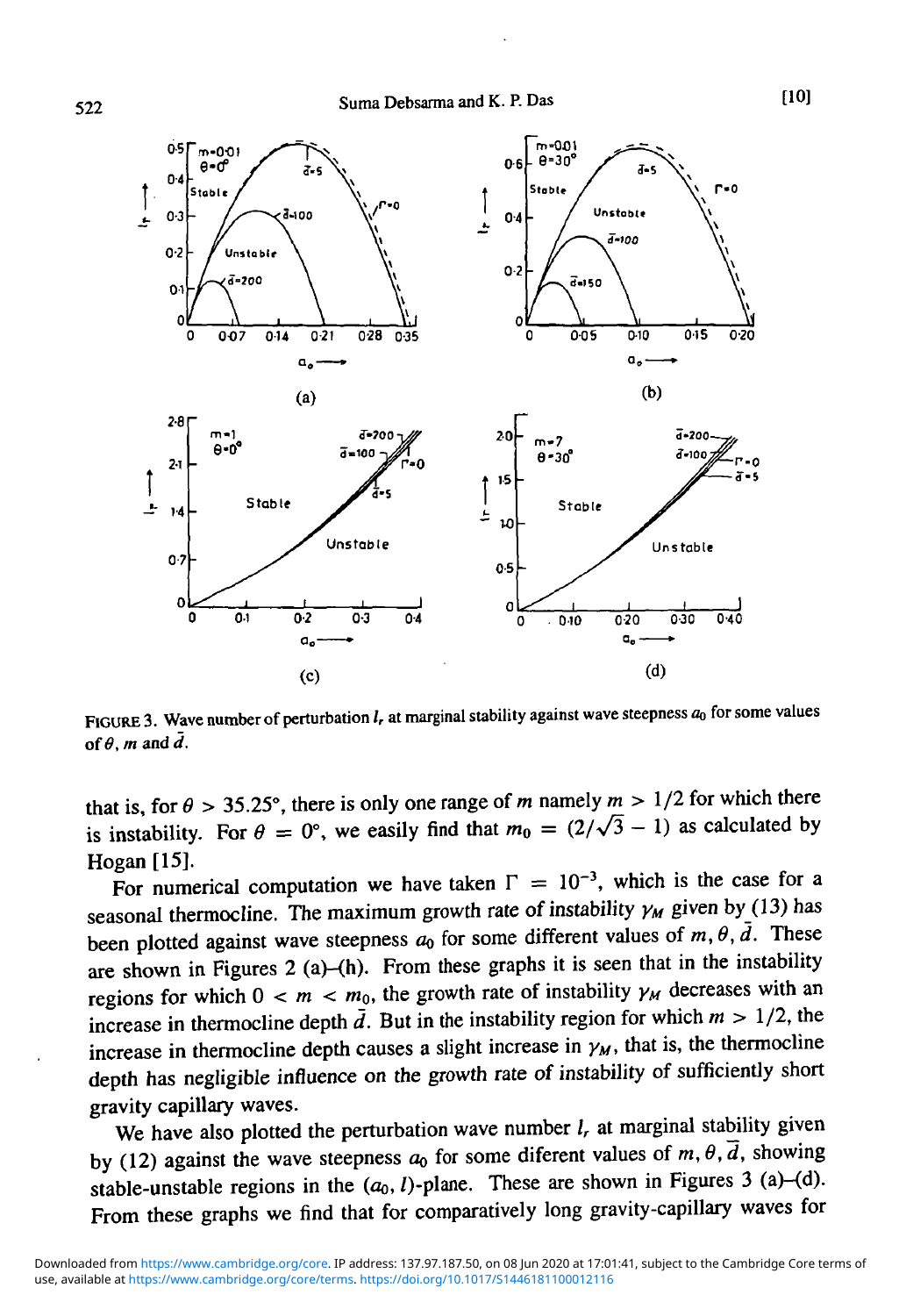which  $0 < m < m_0$ , the unstable region in the  $(a_0, l)$ -plane shrinks considerably with an increase in thermocline depth. But this effect is negligibly small and exactly opposite to that for sufficiently short waves for which *m >* 1/2.

### **5. Conclusion**

**It** has been pointed out by Dysthe [9] that a fourth order nonlinear evolution equation is a good starting point for the study of the stability of uniform wave trains in deep water since this gives results consistent with the exact results of Longuet-Higgins [17,18]. In view of this we have derived two coupled nonlinear evolution equations in order to study the stability of a uniform gravity-capillary wave train in deep water in the presence of a thin thermocline. These two coupled equations are reduced to a single equation under the assumption that the space variation of the amplitude takes place in an arbitrary fixed direction. This single equation does not remain valid (i) when the component of group velocity of the gravity-capillary wave along the direction of perturbation becomes equal to the phase velocity of the long wavelength internal wave and (ii) when there is a second harmonic resonance. From the single nonlinear evolution equation the instability condition for a uniform gravity-capillary wave train is derived. We find two regions of instabilty in the  $(m, \theta)$ -plane, where *m* is the square of the ratio of  $k$  (the wavenumber of the gravity-capillary wave) and  $k_c = \sqrt{g/v}$  and  $\theta$  is the angle made by the direction of perturbation with the direction of propagation of the gravity-capillary wave train. These two regions of instability have been shown in Figure 1. One of the two regions corresponds to waves of sufficiently short wavelength and the other corresponds to waves of sufficiently long wavelength. Both the maximum growth rate of instability and the wavenumber at marginal stability have been plotted against wave steepness  $a_0$  for some different values of thermocline depth and *m.* The latter graphs give stable-unstable regions in the  $(a_0, l)$ -plane, where l is the perturbation wavenumber. The unstable region in this plane is found to shrink with an increase in thermocline depth in the long wavelength region of instability. But this effect gets reversed in the short wavelength region of instability and is very little influenced by an increase in thermocline depth. Similar results are observed for the maximum growth rate of instability, as this is found to decrease with an increase in thermocline depth in the long wavelength region of instability. In the short wavelength region of instability an increase in thermocline depth causes a slight increase in the maximum growth rate of instability.

### **References**

[1] F. K. Ball, "Energy transfer between external and internal waves", *J. Fluid Mech.* 19 (1964) 465^178.